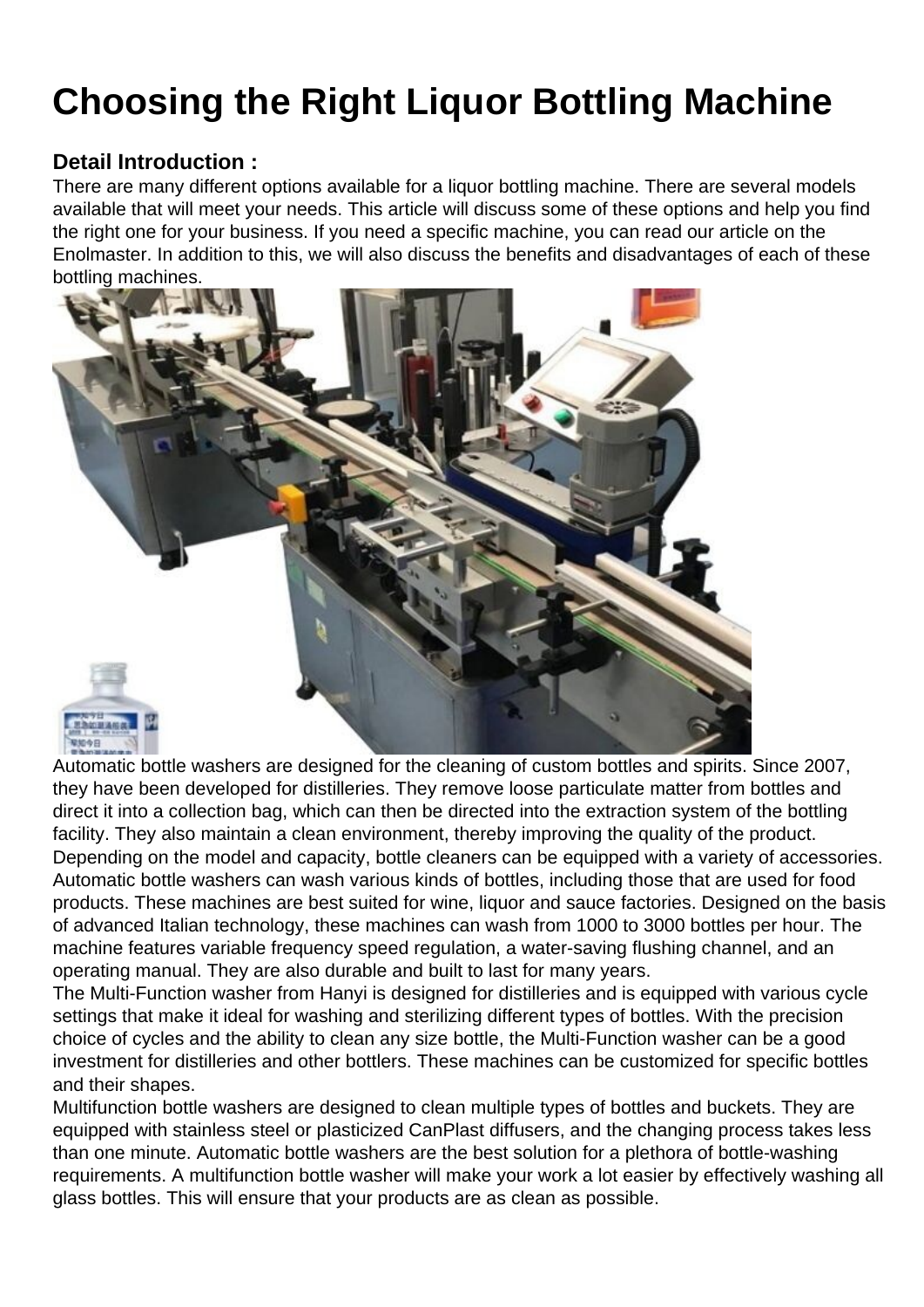The liquor bottling machine offers many advantages over other models in this class. Its easy-to-use filling system is gentle on the product, as it is designed to fill bottles to the desired level. It is also selfcontained, compact, and built to the highest standards. This machine will help you meet your production goals while maintaining a high level of quality and service. The available in three different configurations: a single-station design, a double-screw filling system, and a two-station filling system. The efficient semi-automatic filling machine?it can fill up to four bottles at a time. This machine works perfectly with wine, distillates, and edible oil. It is easy to clean and can fill up to four bottles at a time. A stainless steel structure ensures stability and ease of cleaning. It can handle a wide range of liquids, from low-alcohol to high-alcohol.

The [liquor bottling machine](https://hanyipack.com/professional-guide-to-industrial-inkjet-printer/) is an excellent investment for any small or medium-sized business. It features a vacuum filler that preserves the freshness of wine. The vacuum filler shuts off once bottles are filled to the proper height. It works in an oxygen-free environment, which is ideal for keeping wine fresh. In addition to that, the bottles are almost completely sealed to prevent oxidation and other deterioration.

Liquor bottling machines are compact and designed for small to medium sized operations. Because the product is never in contact with the outside environment, oxidation and contamination are reduced. The system also features a self-priming pump and optional built-in sparging system that uses Argon or Nitrogen. This machine makes it easy to fill a wide variety of bottles and cans. When deciding whether to upgrade your machine, consider downtime, maintenance costs, and hourly operating costs. While new machines may produce more bottles per hour, they require more work for set-up and cleaning after filling. This decreases the cost-effectiveness of the machine. If you are just starting your winery, a new bottle filling machine may be the best option. However, you must keep in mind that the ROI can be long.

One of the problems that plagued early versions of gravity fillers was accuracy. The machine had to be set up so that the product was above the bulk container. However, the level of the liquid in the barrel should be lower than the filler to avoid any possible spills. The machine has the potential to produce up to 200 bottles an hour.

Choose from a variety of models and fillers to meet your specific needs. The has a range of features that make it easy to use for your business. It is compact and easy to operate. It's also ideal for small to medium-sized craft producers. The machines have excellent quality and are designed for small to medium-sized businesses.

The flexible design of the liquor bottling machine makes it easy to fill different bottle formats and sizes with ease. Depending on the bottle format and size, the machine will need only minimal parts change. It can fill spirits in various types of glass bottles. Its compact design allows it to be used in hotels, food & beverage factory, and manufacturing plants.Also offers a full line of bottling equipment and packaging solutions.

The machines are capable of filling both traditional and modern customised bottle sizes. They can range from small-scale systems to complete bottling lines and feature flexible features. These automated systems can handle a wide range of bottle formats, from small bottles to large production runs.

Hanyi offers a variety of liquor bottling machines. They build complete filling systems for the alcohol industry. They meet all regulations and offer top-of-the-line features to meet the needs of the alcohol industry.Hanyi machines can be customized to fit a range of production requirements, from smallscale operations to high-volume bottlers. Below are some of the main features of Hanyi alcohol bottling machines.

The Hanyi system was designed to create whiskey-style bottles with a narrow neck and a long stem. These bottles are shaped like a cylinder, and the top of the bottle is embossed with a brandy-like pattern. The bottle's base shows the date of patenting in 1897. The bottle's embossing and finish are also engraved on the glass.

Hanyi machines can fill and bottle alcoholic beverages, ranging from spirits to beer and wine. The machine can be a complete liquor production line. Each bottle can be filled with more than one type of beverage. Bottles can be molded with a wide range of designs, and Hanyi machines are easy to use